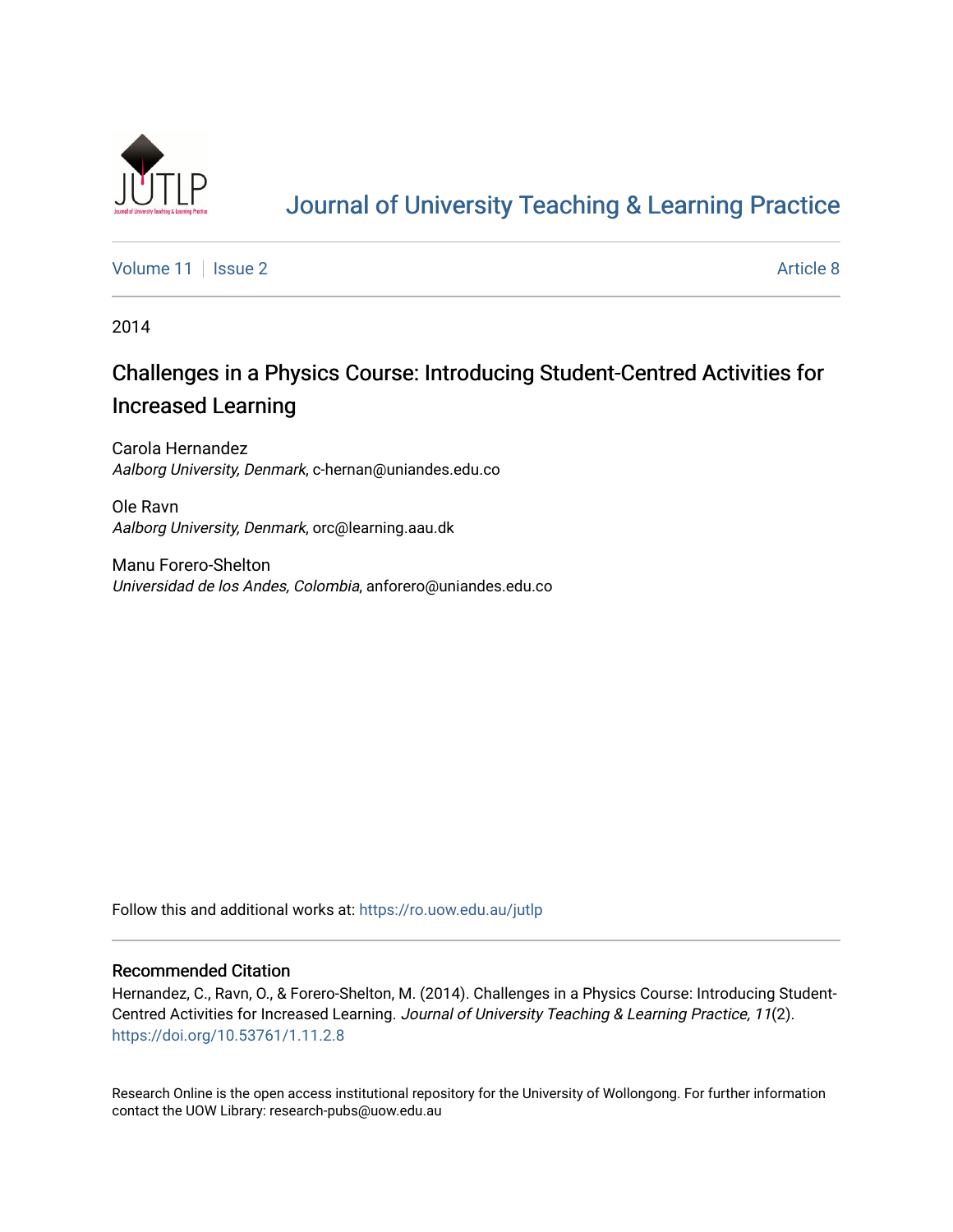### Challenges in a Physics Course: Introducing Student-Centred Activities for Increased Learning

#### Abstract

This article identifies and analyses some of the challenges that arose in a development process of changing from a content-based teaching environment to a student-centred environment in an undergraduate physics course for medicine and biology students at Universidad de los Andes. Through the use of the Critical Research model proposed by Skovsmose and Borba, the development process was formed as a close co-operation between academics and researchers in both the construction of pedagogical changes and the responses to particular educational problems during the process. The analyses of the development process highlight a number of difficulties in relation to the introduction of specific student-centred approaches in relation to both the structure of the course and the conception of the content of the course.

#### Keywords

Physics courses in Higher Education, student-centred approach, Critical Research, course development, Physics Education Research.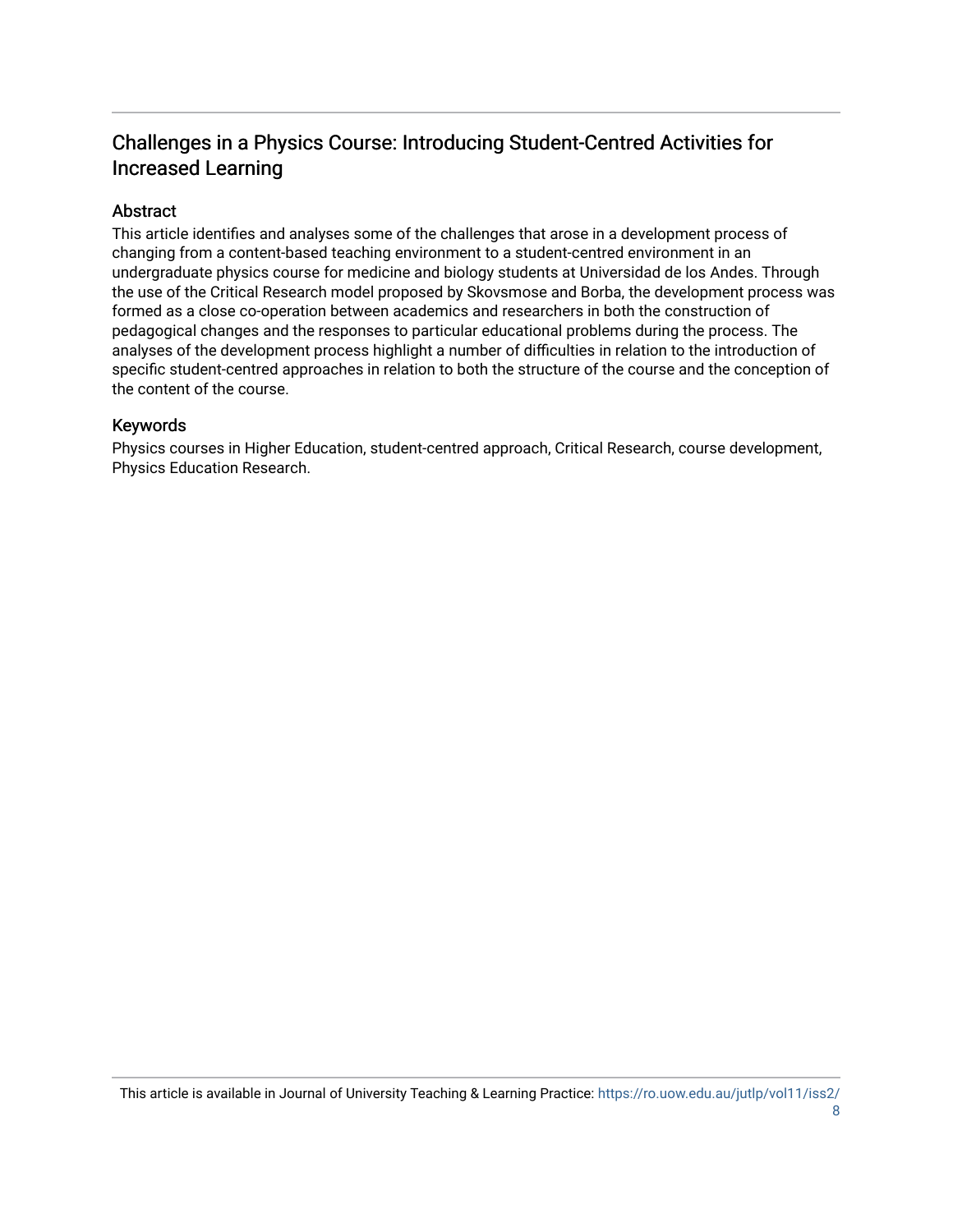

# [Journal of University Teaching & Learning Practice](https://ro.uow.edu.au/jutlp)

[Volume 11](https://ro.uow.edu.au/jutlp/vol11) | [Issue 2](https://ro.uow.edu.au/jutlp/vol11/iss2) Article 8

2014

## Challenges in a Physics Course: Introducing Student-Centred Activities for Increased Learning

Carola Hernandez Aalborg University, Denmark, c-hernan@uniandes.edu.co

Ole Ravn Aalborg University, Denmark, orc@learning.aau.dk

Manu Forero-Shelton Universidad de los Andes, Colombia, anforero@uniandes.edu.co

Follow this and additional works at: [https://ro.uow.edu.au/jutlp](https://ro.uow.edu.au/jutlp?utm_source=ro.uow.edu.au%2Fjutlp%2Fvol11%2Fiss2%2F8&utm_medium=PDF&utm_campaign=PDFCoverPages) 

#### Recommended Citation

Hernandez, C., Ravn, O., & Forero-Shelton, M. (2014). Challenges in a Physics Course: Introducing Student-Centred Activities for Increased Learning. Journal of University Teaching & Learning Practice, 11(2). [https://ro.uow.edu.au/jutlp/vol11/iss2/8](https://ro.uow.edu.au/jutlp/vol11/iss2/8?utm_source=ro.uow.edu.au%2Fjutlp%2Fvol11%2Fiss2%2F8&utm_medium=PDF&utm_campaign=PDFCoverPages) 

Research Online is the open access institutional repository for the University of Wollongong. For further information contact the UOW Library: research-pubs@uow.edu.au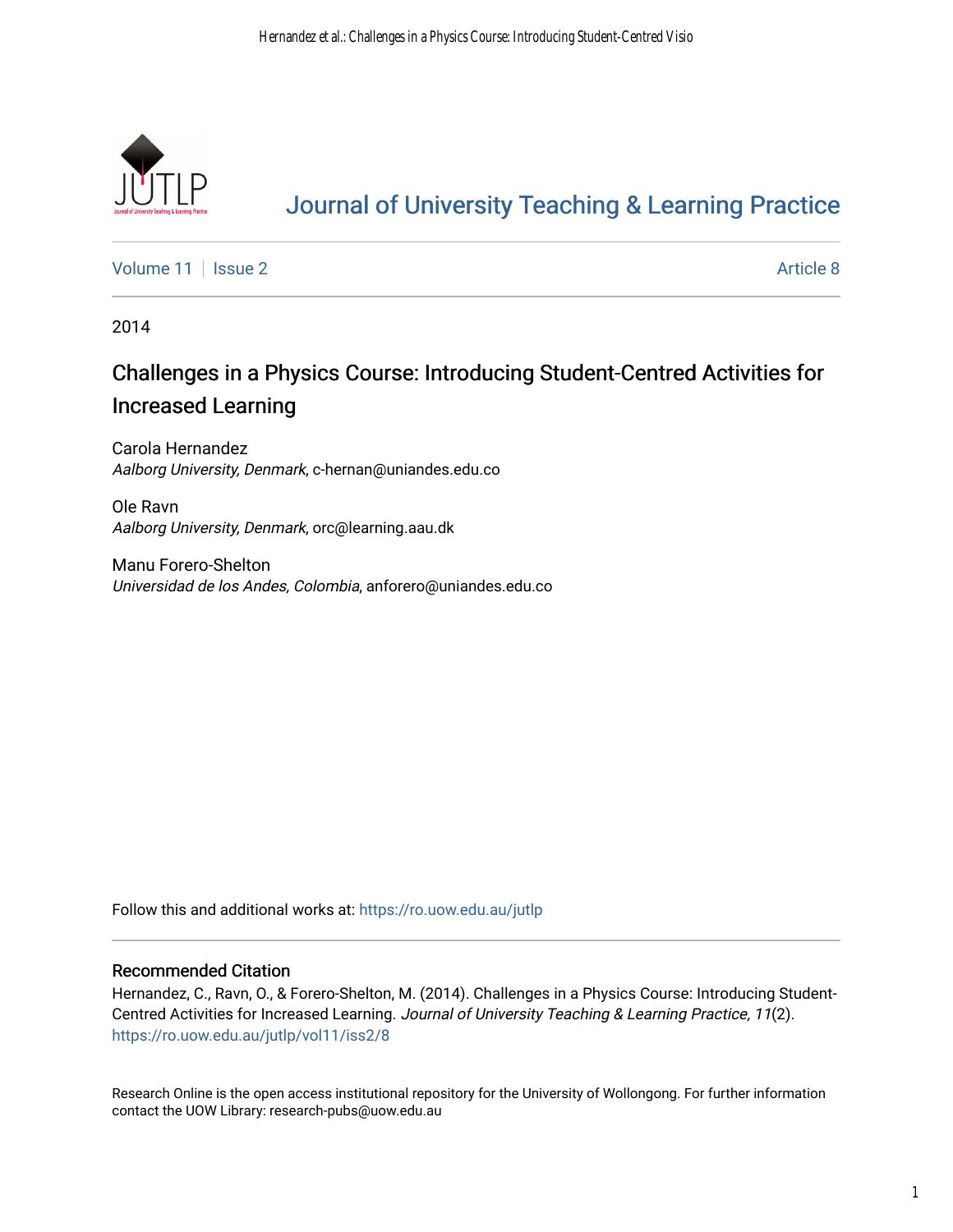### Challenges in a Physics Course: Introducing Student-Centred Activities for Increased Learning

#### Abstract

This article identifies and analyses some of the challenges that arose in a development process of changing from a content-based teaching environment to a student-centred environment in an undergraduate physics course for medicine and biology students at Universidad de los Andes. Through the use of the Critical Research model proposed by Skovsmose and Borba, the development process was formed as a close co-operation between academics and researchers in both the construction of pedagogical changes and the responses to particular educational problems during the process. The analyses of the development process highlight a number of difficulties in relation to the introduction of specific student-centred approaches in relation to both the structure of the course and the conception of the content of the course.

#### Keywords

Physics courses in Higher Education, student-centred approach, Critical Research, course development, Physics Education Research.

This article is available in Journal of University Teaching & Learning Practice: [https://ro.uow.edu.au/jutlp/vol11/iss2/](https://ro.uow.edu.au/jutlp/vol11/iss2/8) [8](https://ro.uow.edu.au/jutlp/vol11/iss2/8)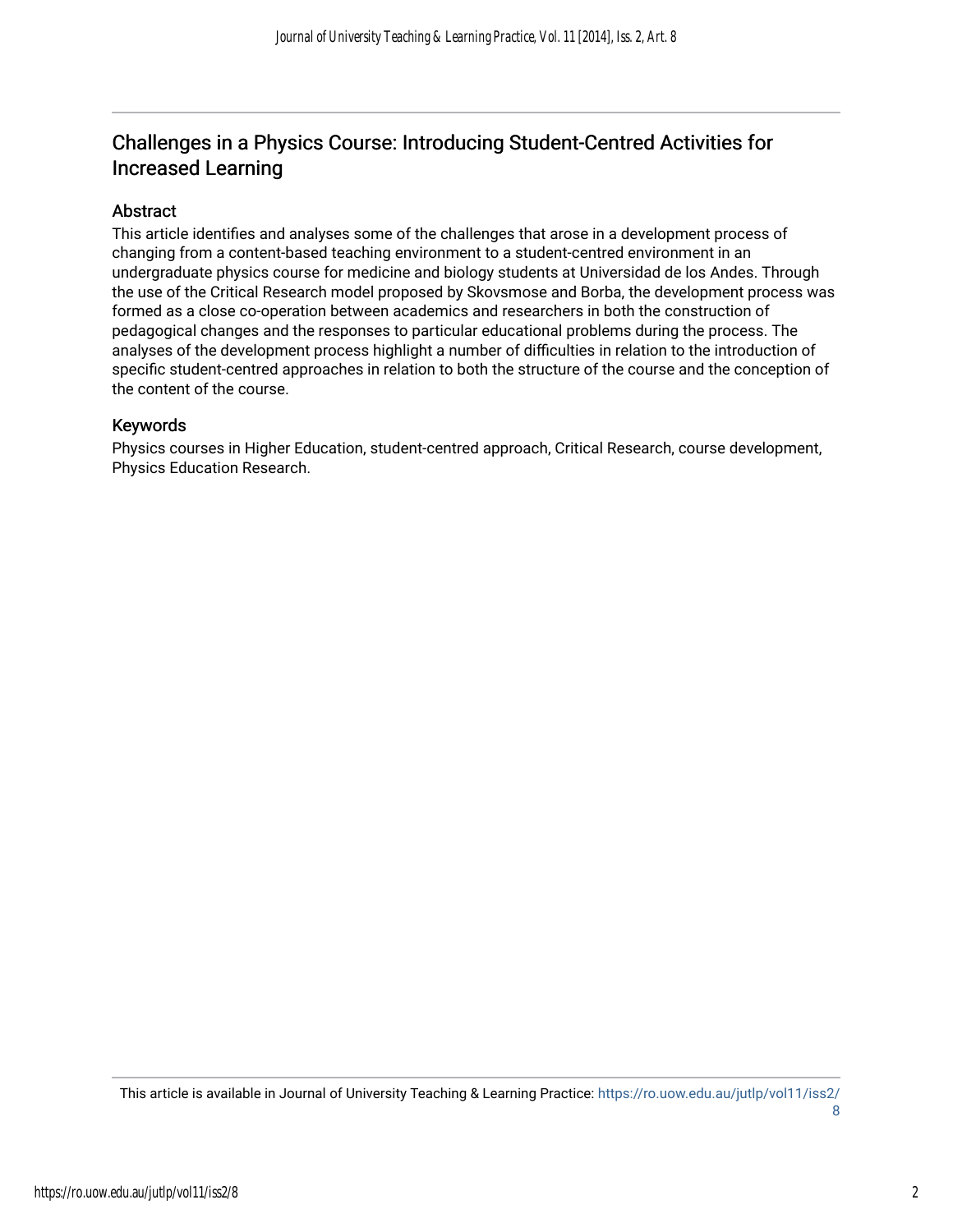#### **Introduction**

In recent years, higher education has been a field of interest for research because its study objects are the institutional bases of all academic disciplines, and because its systematic knowledge contributes to the future of society. As a consequence, the push for reform in this field is strong. However, Laurillard (2002) suggests that higher education cannot change easily: traditions, values and infrastructure have created an institutional inertia. In many cases, there is no professional training requirement for university academics in terms of their teaching competence, as there is for schoolteachers.

Academics define learning expectations ambitiously, in ways such as "critically assessing the arguments", "becoming aware of the limitations of theoretical knowledge in the transfer of theory to practice", or "compiling patterns to integrate their knowledge" (Laurillard 2002). However, course descriptions and syllabuses tend to focus in many cases only on the content that students will be learning. In this respect, certain questions arise: What are the dominant conceptions of learning at university level? What are some of the barriers to changing the curriculum?

In the last 20 years, there have been many studies relating to these questions, and several researchers distinguish between a teacher-or-content-centred and a student-centred approach to teaching (Biggs & Tang 2007; Lindblom-Ylänne, Trigwell, Nevgi & Ashwin 2006; Lueddeke 2003). Teachers whose approach to teaching can be categorised, in a certain context, as teachercentred see teaching mainly as the transmission of knowledge, and they concentrate on the content being taught. Thus, the emphasis is on how to organise, structure and present the course content in a way that is easier for the students to understand. On the other hand, teachers whose approach to teaching is categorised as student-centred in a particular context see teaching as facilitating students' learning or students' knowledge-construction processes, or as supporting students' conceptual change. These teachers focus on what students do in terms of their efforts to activate the students' existing conceptions, or encouraging them to construct their own knowledge and understanding.

Lueddeke (2003) showed that teachers who teach "hard" disciplines – such as physical sciences, engineering and medicine – were more likely to apply a teacher-centred approach to teaching, whereas teachers from "soft" disciplines – such as social sciences and humanities – in general have a more student-centred approach. These studies suggest that there is much to be done in the design and implementation of physics courses that are student-centred.

In the spring of 2010, a Colombian university initiated a reform towards a more student-centred teaching approach. To assess some of the challenges that may arise from this change of perspective, a Centre for Research in Education (CRE) and a group of teachers from the Physics Department designed and implemented a student-centred approach for a physics course for biology and medicine students. This paper will focus on the implementation of the first semester of this course. The research objective is twofold. First, we wish to explore what changes in physical space, time distribution of the course and human-resources requirements were needed to allow for a student-centred teaching approach under the specific circumstances of the reform initiative. Second, we aim at analysing and reflecting upon the challenges that arose in the process of moving from a content-based teaching environment to a student-centred perspective. We will analyse the challenges that emerged in the development process on two levels: course structure and content approach. Under course structure, we will examine issues such as time organisation, activities, classroom characteristics and human resources necessary to carry out the course. Under content approach, we will explore how the course participants understood science teaching and learning, and how this affected the implementation of a student-centred approach.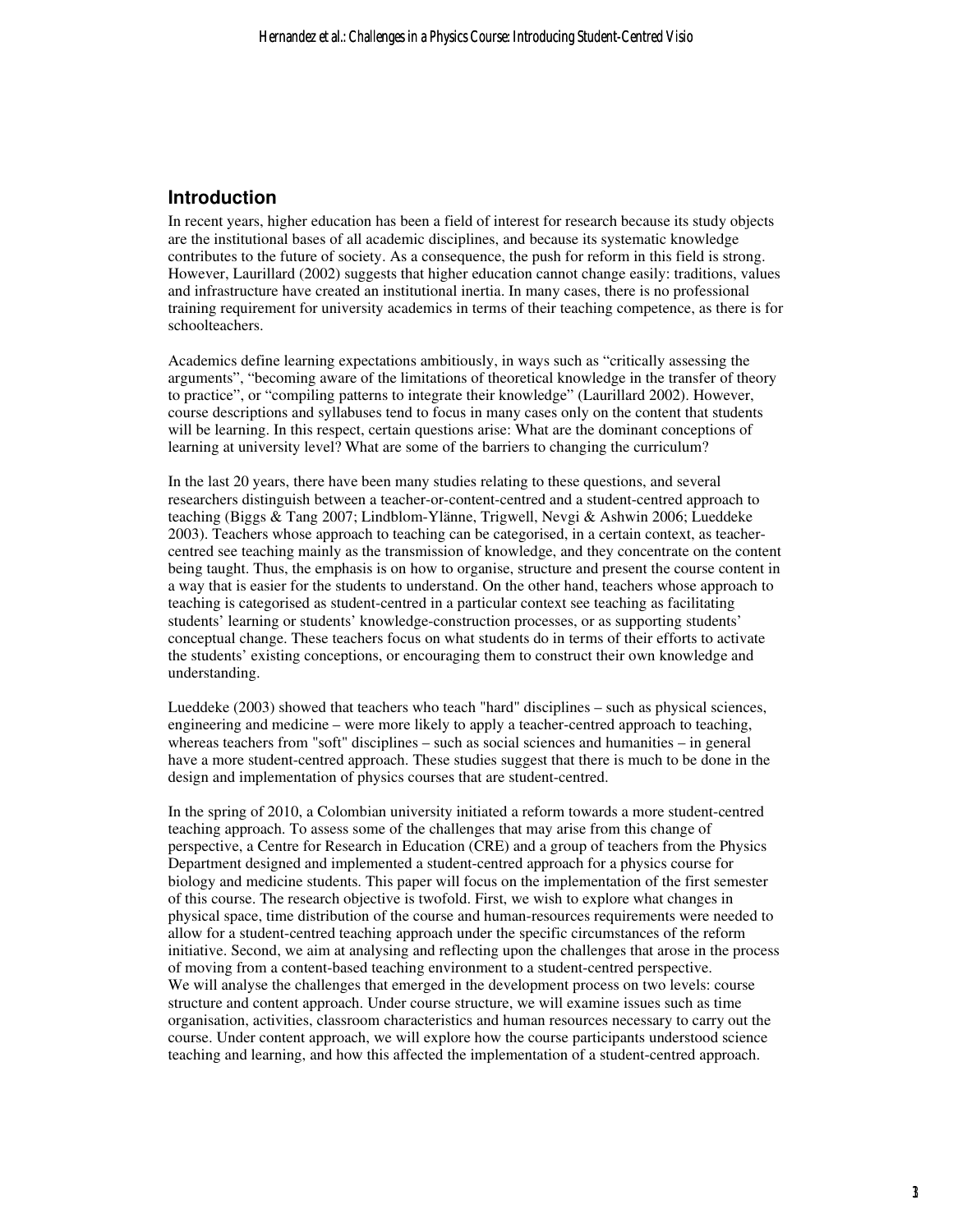These two categories are of course not independent, but they are analytical constructs that will allow us to discuss the change process in more detail.

The paper is organised in five sections. The first section presents the research methodology and the team that participated in the development process. The second part describes the original course with a teacher-centred approach. In the third section, we explore the emergence of the student-centred course. In the fourth section, we analyse the processes that developed in the student-centred approach course and some of the challenges that emerged. Finally, we discuss these challenges and the implications of our findings for the development of future courses.

#### **Methodology**

In analysing the educational development process, we draw on the work of Skovsmose and Borba (2004) to frame the research process developed in connection with the reform initiative. They present "critical research" as participative research that focuses on the changes in the classroom, and that represents a form of cooperation between teachers and researchers as a response to particular educational problems. Critical research pays special attention to hypothetical situations – although still considering the actual situation – and investigates alternatives. In the following discussion, we introduce the central elements of this proposal.

To focus on investigating alternatives, we can introduce three analytical situations. First, a specific situation occurs before the educational experiment takes place; this situation, called by Skovsmose and Borba the *current situation*, contains problematic features. A second situation may solve the problem by highlighting a possible alternative; this is described as an *imagined situation*. This imagined situation is based on the relationship between two elements: the teacher's expectations and the support that the researchers can provide from their experience. Finally, the *arranged situation* is a practical alternative that emerges from a negotiation involving the researchers, teachers and possibly also administrators. The arranged situation may be limited by different kinds of structural and practical constraints, but it has been set with the imagined situation in mind.

As previously mentioned, critical research is participatory. Hence, we should take into account the cooperation between the participants at different levels. Skovsmose and Borba (2004) describe three different processes related to this cooperation between teachers and researchers in critical research (Figure 1). First, the relationship between the current situation and the imagined situation is mediated by *pedagogical imagination* (PI). We can interpret this process as the type of actions and conceptualisation that help us create imagined situations. An imaginative construction of new alternatives has many resources; one of the resources is, naturally, the practical knowledge of the teacher. Other resources are the contributions that researchers can make in relation to the theoretical field of pedagogy and other research. As a consequence, negotiation and deliberation support pedagogical imagination.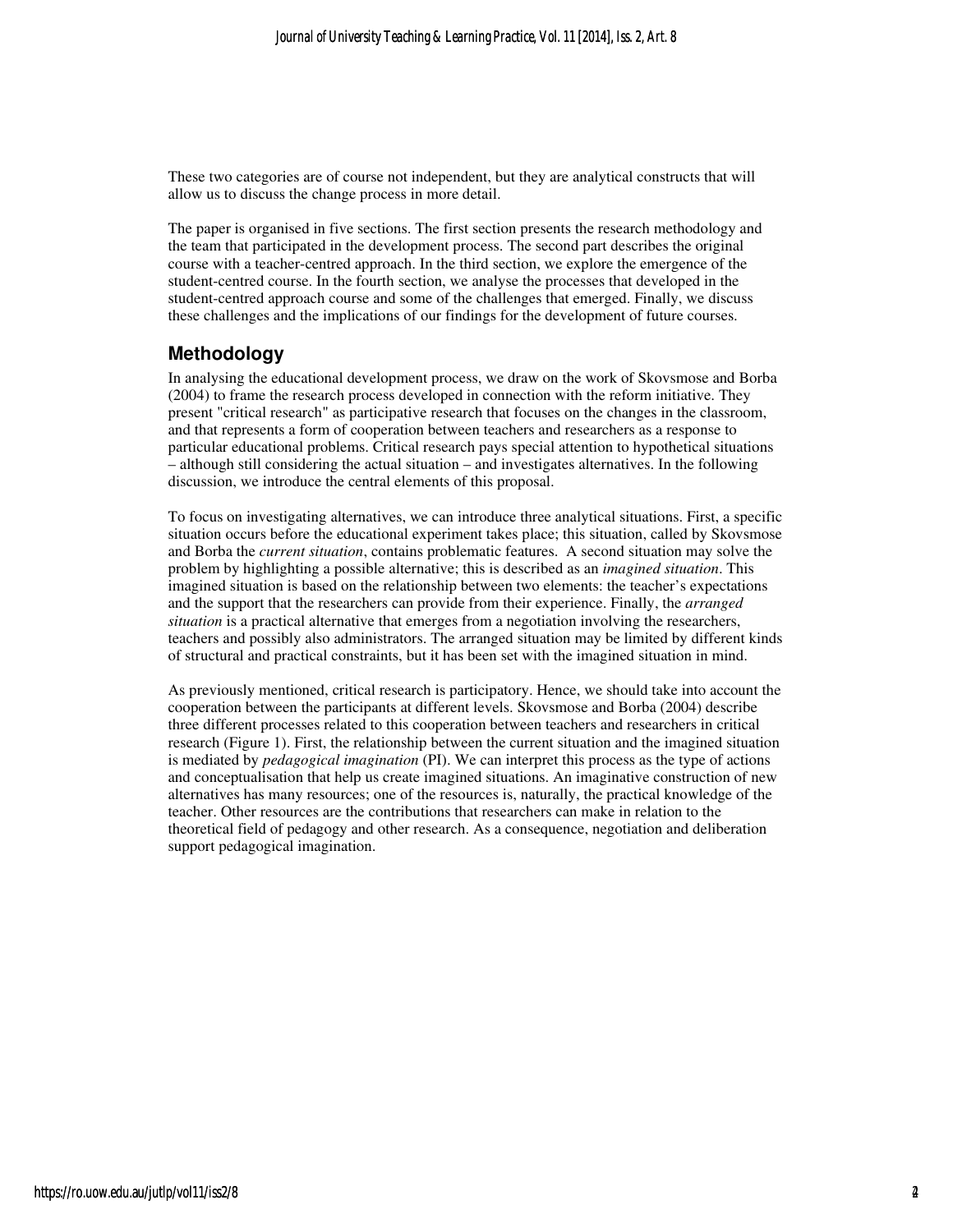

**Figure 1:** Model of critical research indicating the processes of cooperation involved (adapted from Skovsmose & Borba 2004, p. 216)**.** 

Second, the relationship between the current situation and the arranged situation is established by *practical organisation* (PO): as much practical planning as necessary to establish a situation – an arranged situation – that shows some similarity to the imagined situation. To bring the imagined situation to reality, it may be necessary to negotiate new spaces, time distributions, activities, assessment forms etc. In many cases, these negotiations involve not only researchers and teachers but also administrators. The last procedure, *explorative reasoning* (ER), is the analytical process of reconsidering the imagined situation in the light of experiences relating to the arranged situation. It represents the critical interaction between pedagogical imagination and practical organisation and the necessity to reflect on the process.



Figure 2: Model of critical research that shows that changes in the classroom are associated with changes in the three situations analysed (Skovsmose & Borba 2004, p. 221)**.** 

Now, it is possible to think that the change process in classroom practices appears as a movement of these three situations through time: the current situation starts to be altered, and, in turn, the imagined situation and the arranged situations (Figure 2). As a consequence, such research includes changes as part of the research process. Thus the development of classroom practices can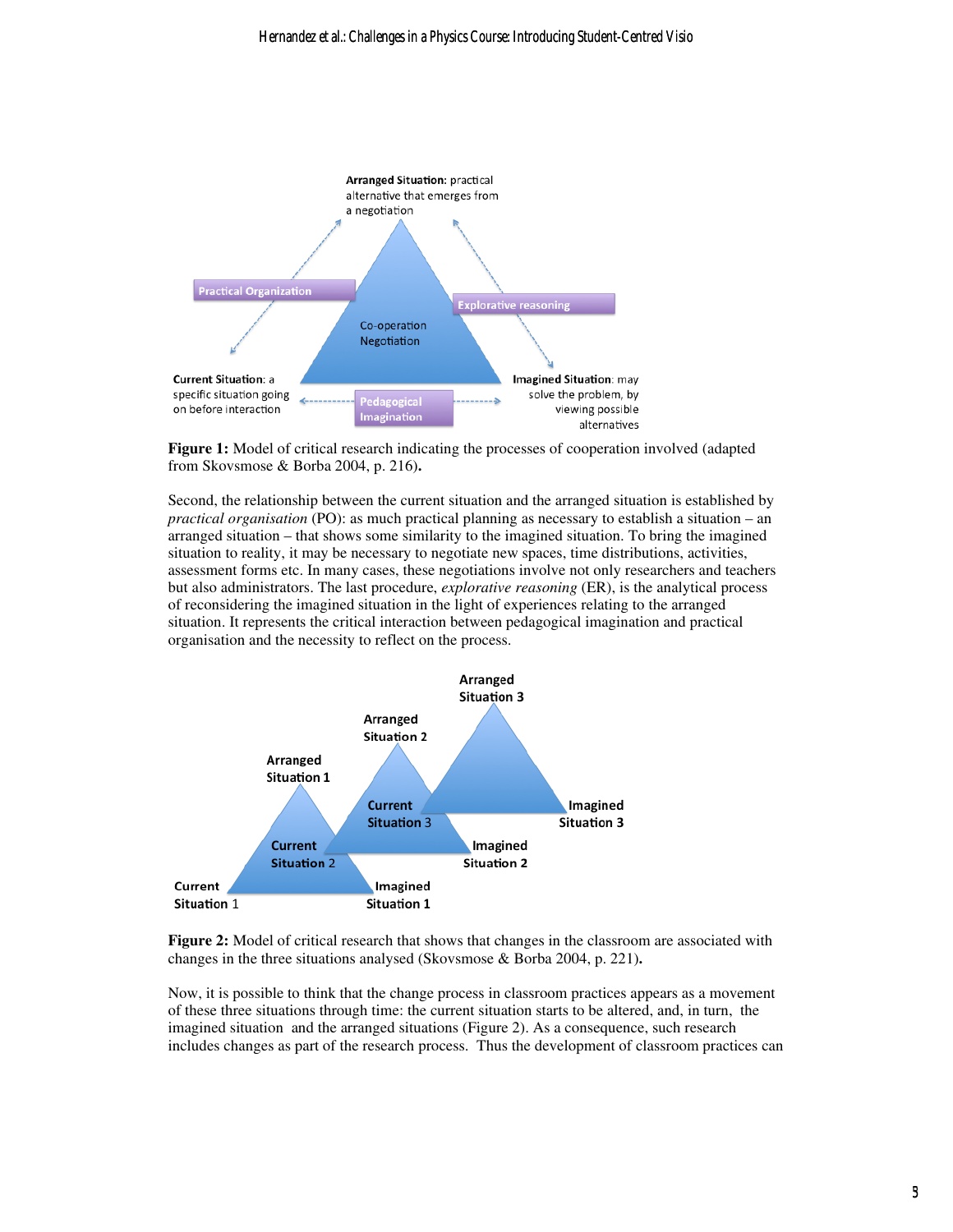be discussed in the same terms as the quality of critical research. Furthermore, it is also possible to discuss the qualities of critical research in terms of the qualities of the processes described above: pedagogical imagination, practical organisation and explorative reasoning. In our case, this paper discusses the first movement in the transition from a teacher-centred course to a studentcentred course; that is, from the current situation through the stages of the model towards an explorative reasoning about the development process.

The makeup of the team that participated in the development project sheds light on the situation before the implementation of the new course. There were two physics teachers, each with a PhD in physics, whose field of research is biophysics. One teacher had been teaching the physics course for biology and medicine students for four years and the other for two years. In addition, three people from CRE participated in the development project: a PhD in education, a biologist who pursuing a master's degree in education and a physicist studying for a PhD in science education. During the first semester of 2010, the team designed protocols and questions to collect different kinds of data to conduct the explorative reasoning of the research project:

- The master's student from CRE made classroom observations every two weeks. Data, which was collected according to a prescribed format, described the actions, attitudes and interactions of the teacher, teacher assistants and students in the classroom.
- The PhD student conducted four semi-structured interviews: one with the teacher of the course and three with the teacher assistants. The questions were designed to identify the teachers' perceptions in relation to the development of the course, the activities, the students' activity and the interaction between teachers and students.
- The master's student from CRE carried out one focus group with nine students with high, medium and low achievement levels in the final exam of the course (three from each level). The interview was based on a fixed questionnaire that asked about their perceptions of the course in relation to the careers of medicine or biology, as well as the strengths and weaknesses of the course design. Additionally, questions were asked about the types of activities the students engaged in and about the teacher and the teacher assistants, and asked for suggestions for future courses.
- The PhD student carried out two interviews on the role of the CRE team: one with the master's student and one with the PhD in education from CRE. In these interviews questions were oriented to reflect upon the process of course design and implementation.
- The master's student and the PhD student took notes of the team meetings in a diary during the entire semester.

To analyse this information, first, the interviews and focus group were transcribed. Second, all the information was classified according to the two levels under study: course structure and content approach. Third, each category was observed to identify patterns or tensions and generate the researchers' explanatory models. Finally, relevant fragments of the teacher's and students' interviews were translated from Spanish to produce an English narrative about the process. The narrative follows the three analytical situations and cooperative process proposed by Skovsmose and Borba on critical research.

### **The Current Situation**

Our initial current situation involved a physics class for medicine and biology students. This course is offered by the Physics Department and its design can clearly be categorised as a teachercentred approach. There are over 100 students per semester interested in joining the course, and usually the students are able to choose between two different schedules. For this reason, the course was designed for 60 to 80 people (a considerable number of people to teach). Usually, the teachers of this course are academics who do research in biophysics and work in the Physics Department.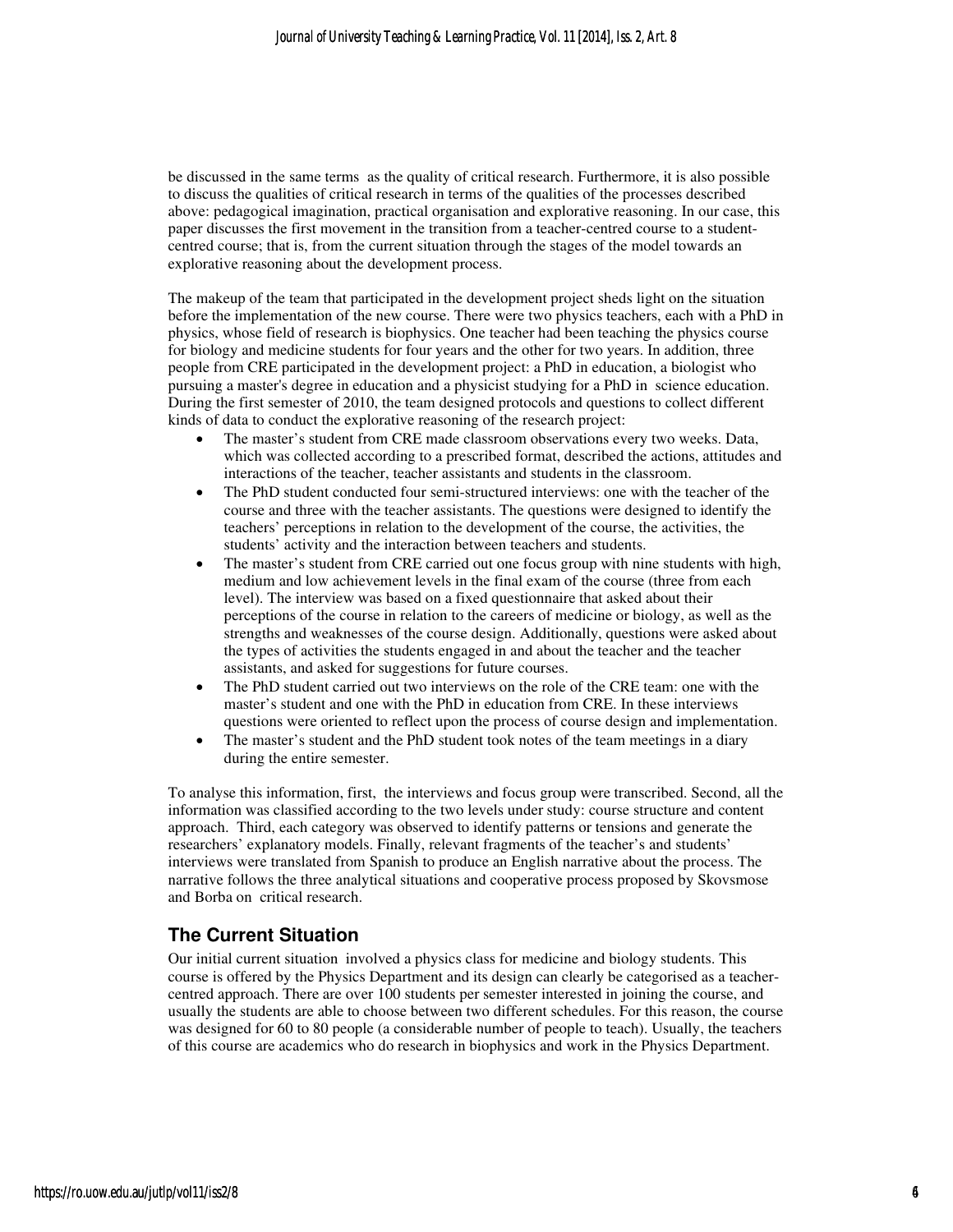A teacher assistant was assigned to each group of 20 or 25 students. Teacher assistants are students of the final year of physics or students of the master's or PhD degree in physics.

For a long time, the content of this teacher-centred approach course was organised and structured based on books by renowned physicists. From this perspective, the learning of physics is measured according to the student's ability to solve standardised problems similar to those the authors or the teacher have developed, since solving them requires recalling relevant information and applying it to the new problem (Ceberio, Guisasola & Almudí 2008). This is consistent with a statement of physics Nobel laureate R.P. Feynman that appears in the introduction of many physics books: "You do not know anything until you have practiced.", This idea is interpreted as suggesting that problem-solving ability is one of the main tests of knowledge of physics, and justifies the approach of trying to solve as many problems as possible (Selçuk, Çalışkan & Erol 2008). Hence, one activity teachers use is to select a group of key standardised problems to develop during a lecture, and another group to be assigned to students to solve on their own. Teachers expect students to understand the overall structure of the problems during the lectures and, subsequently, to solve several similar exercises by themselves.



**Figure 3:** Time organisation and activities for one week in a teacher-centred course. This represents the original current situation in this study.

Class time, therefore, is organised in three activities per week (Figure 3): three lectures of one hour with the teacher, a two-hour session for problem-solving with the teaching assistant and four additional hours for autonomous work. During a lecture, the teacher presents the contents of the course: relevant concepts, some theoretical procedures and demonstrations and some exercises that show the structure of thinking in physics. Students observe, take notes and ask questions about the topic of the session. In a problem-solving session, the teacher assistant asks students to solve the assigned exercises on the board, gives tips to solve problems and answers specific questions. Active engagement by the students is expected during autonomous work in this order: start the week by reading sections assigned from the book on the same topics that will be covered in the lectures that week; after the lectures, try to solve the assigned exercises individually, or with the help of a problems clinic staffed by bachelor's students; finally, attend the session with the teacher assistant, where they are expected to solve the exercises on the board, getting help from the assistant where necessary to solve them.

Usually, the teacher uses two kinds of examples in the lecture: textbook exercises (only physics concepts) and exercises on medicine or biology that involve physics concepts. In this way, the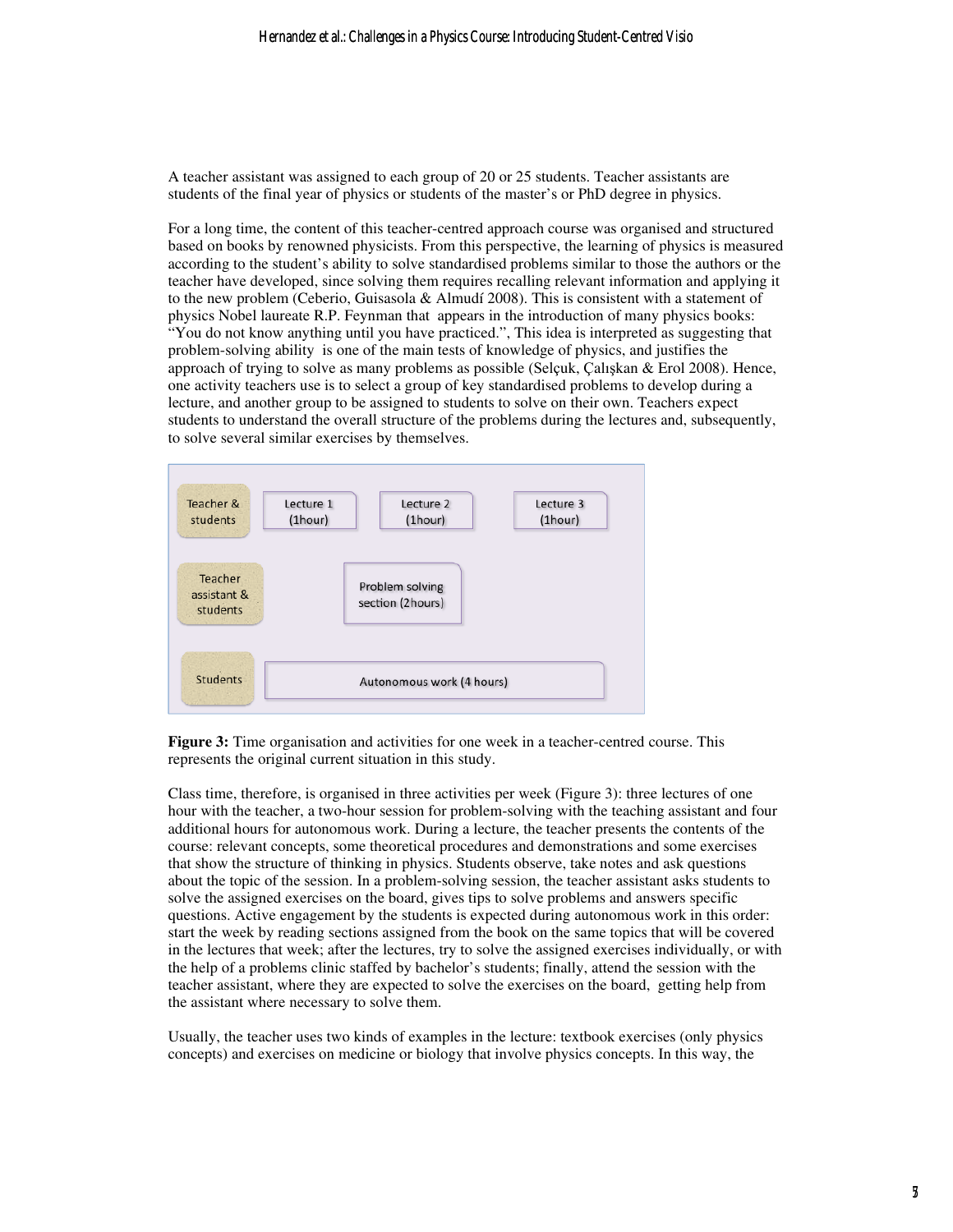students can observe concrete examples of how to apply a physics structure to problems related to their degree (Example 1). Thus, physics teachers expect students to learn physics concepts, theoretical models and their implications; to apply these ideas in their professions; and to develop their scientific skills. Finally, this learning process is assessed through written exams in which the students solve similar exercises.

An Escherichia coli bacterium located in the urethra of a patient experiences a drag force of 10 pN and it tries to adhere to the surface via pili. What is the distance travelled by the bacterium before it stops if its initial velocity is 10  $cm/s?$ 

**Example 1:** Usual exercise in the teacher-centred approach, which uses a medical context, but focuses mainly on numerical data, without an analysis of the concepts that can be used to understand and model the situation as a physics process.

However, the results of these exams have not been as expected, and in many cases physics teachers have observed that the students attempt to memorise the exercises instead of understanding them. During the second half of 2009, the two teachers of the class proposed including several active-learning components during class time. After reviewing the proposal, the physics department agreed to do a pilot for this change, with the condition that the professors seek support from CRE, among other requirements. Thus, the teachers sought pedagogical support for the first half of 2010 to propose a different model that could help students become more active in their own learning process.

#### **Imagined Situation and Pedagogical Imagination**

In CRE's pedagogical understanding, there are two central elements concerning what learning means. On the one hand, learning is a complex process and a product of the activity, context and culture where it is developed and used (Vygotsky 1978, 1986). It requires the activity of the learner in authentic practices. This means undertaking the same types of activities developed by the experts in the field of knowledge that people need to learn (Díaz-Barriga 2003; Roth 1995; Roth & Roychoudhury 1993). In this sense, learning will not occur as expected unless the teacher provides specific support for the students through participation in intentional, planned and systematic actions that generate this process.

On the other hand, learning is stimulated and activated in a variety of mental processes that arise during interaction with others in different contexts, and it is always mediated by language (Carrera & Mazzarella 2001; Radford 2008; Roth 1995; Vygotsky 1986). For this reason, the classroom is only a special context in which the students can interact with the teacher and other students to increase learning opportunities.

The main objective in pedagogical design, according to the conception guiding CRE, is to follow a process that starts by identifying the course learning objectives, then proposing coherent activities to help students achieve those goals, and finally designing an assessment to determine whether the objectives were achieved. Such a procedure is consistent with critical research (Skovsmose & Borba 2004) that involves cooperation between researchers and teachers. This cooperation implies negotiation about and deliberation with an existing educational setup. Thus, the development process started with several meetings to present, discuss and analyse the objectives of the course,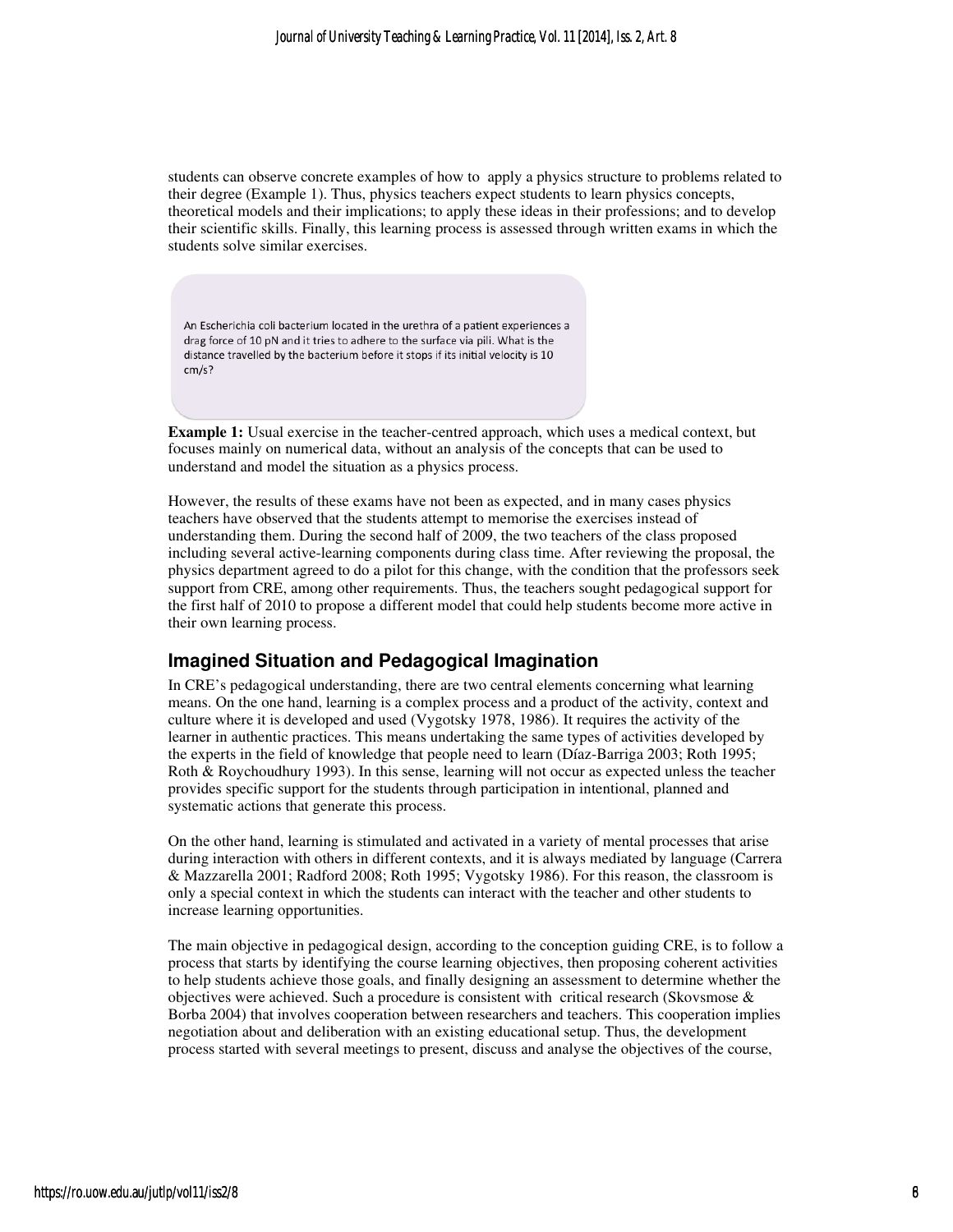its development, achievements and weaknesses, to suggest some changes and create our first imagined situation. These meetings include both the study team and the course teachers. The teachers had proposed a course that included different types of activities, whose purpose was to engage students with different learning styles. Additionally, the proposal envisaged the inclusion of problematic situations – open problems – oriented towards biological and medical sciences, rather than standardised problems; this was in order to make the course more interesting for the students and develop different competencies. The teachers also explained that they knew what was happening in a lecture, but they did not know what was happening in the problem sessions or during students' autonomous study time. There was no clarity as to how the assistants were running the sessions, and there were large disparities between the grades of the sections run by different assistants. There was also no clear understanding of how the students used their autonomous time. The team concluded that it was important to promote greater activity for students in the classroom, not just outside class. This was difficult in a big group of students with only one teacher, but possible if smaller groups of students were created and helped by the teacher assistants.



**Figure 4:** Time organisation and activities for one week in a student-centred course. This represents the study's first imagined situation.

This new proposal, which clearly had a more student-centred approach, included distributing the course time in a different way: two sessions of two hours each with the teacher and teacher assistants at the same time, one hour of consultation during the office hours of the teacher or the assistant (a total of three or four hours per week are available for students to questions) and, as in the original situation, four hours for autonomous study. This change removed the division between the lecture and the problem-solving sessions, and defined new activities and roles in the class (Figure 4).

The students were imagined as organised in small groups of three students, including at least one student from a different degree, and each teacher assistant would be in charge of six or seven groups. With the help of the teachers, in the first session of the week, the groups would work for one hour on an open problem related to the topic under study; in the second hour, the teacher would assume a role similar to that of the lecturer to present the concepts, answer questions and establish conceptual relations. In the second session, the students would again work in their small groups in workshops similar to their former problem-solving session, but with several standardised problems related to their field of study, and the teacher and teacher assistant would help them to develop strategies to think about these problems in a scientific way.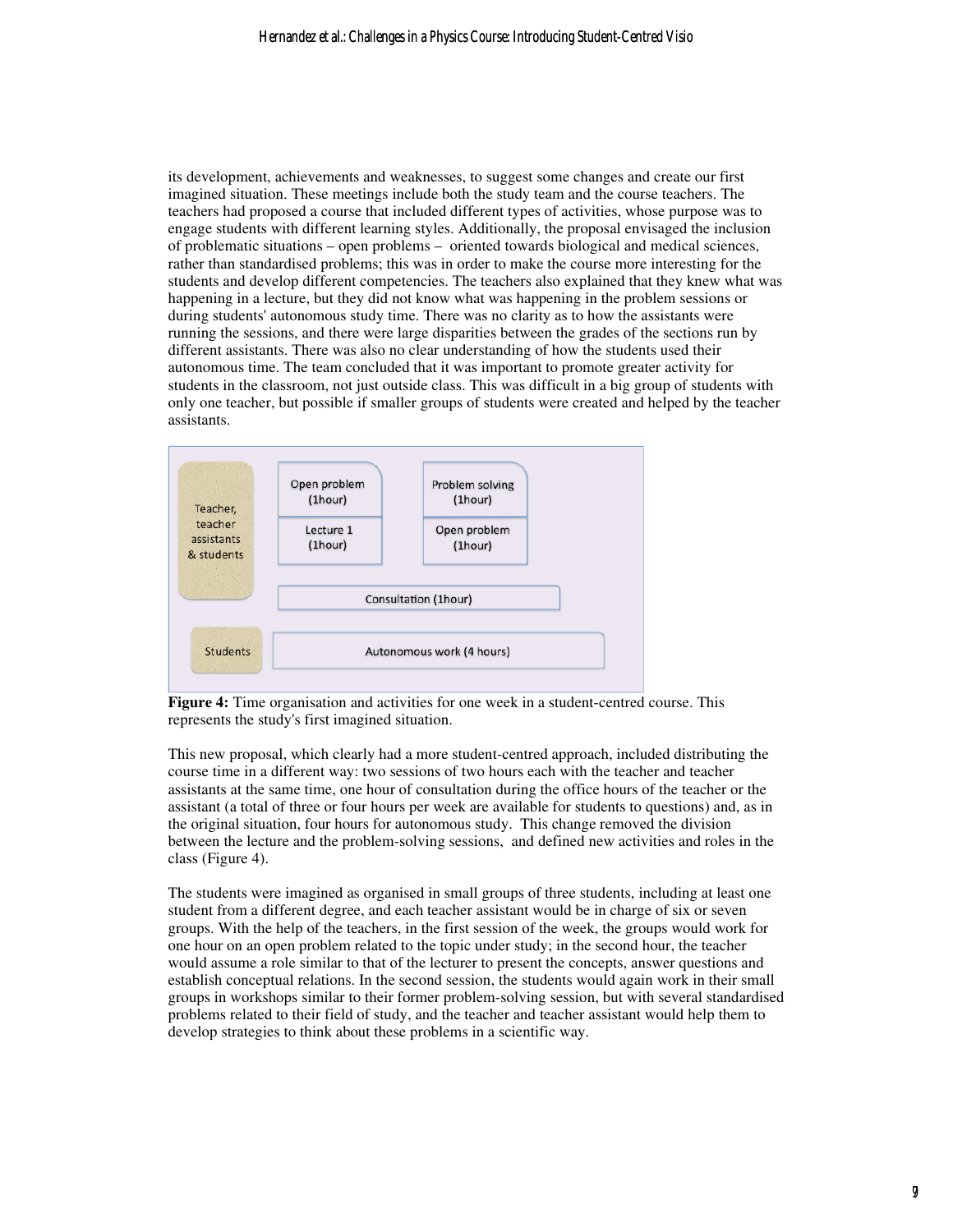As part of pedagogical imagination another issue had to be solved. It was not clear to the pedagogical team what "thinking about the problems in a scientific way" meant. To solve this issue, the team had more meetings, and finally the teachers wrote in the course syllabus that learning physics helps to develop skills such as identifying relevant information in a problem, being able to interpret physical situations, justifying decisions based on physics concepts and having an organised approach to solve the exercises. This was in contrast to the former syllabus where the main objective was to introduce students to the fundamental concepts of mechanics.

An Escherichia coli bacterium resides in the urethra of a patient. It is believed that a body's defense mechanism is the expulsion of fluids at high speed to sweep. Unfortunately, the bacterium also has defense mechanisms and adheres to the surface via pili. We want to determine the distance that the bacteria would travel before stopping and analyze whether this result makes sense in the biological world. Assume that the bacterium is a cube of side 1 micrometer, the initial velocity of the bacteria is 10 cm/s and the force component in the opposite direction to the flow is 10pN. The results should be expressed in the following terms:

> v<sub>i</sub>: Initial velocity of the bacterium m: mass of the bacterium F: Force in the opposite direction

a) Do you have information about the three parameters that we will use? How do you know the bacterium's mass? (Suggestion: use the volume of the bacterium to estimate its mass) b) Write the equation that describes the final velocity of the bacterium in terms of F, m,  $v_i$ and t.

c) Derive the time it takes to stop, according to the above parameters.

d) Calculate the numerical result of this time.

e) What distance does the bacterium run before stopping as a function of  $v_i$ , m<sub>1</sub>F?

f) Calculate the distance in numbers. Which are the units of this distance?

g) Does this value make sense in relation to the size of the bacterium or the length of the human urethra?

**Example 2:** Exercise developed in the student-centred approach, which uses a medical context and focuses on identifying relevant physics information in a problem, interpreting physical situations and justifying some decisions based on physics concepts**.** 

As a consequence of this new course structure and the list of crucial skills in the syllabus, the team concluded that it would be necessary to develop specific material for the course. The material design involved choosing the exercises and activities that would help students explicitly develop the skills proposed earlier. In this sense, many of the examples used by the teacher in past courses were good exercises, but they were focused on calculations and gave few opportunities to discuss the meaning of these procedures or the model used in the exercises. To learn the skills, the students needed alternative ways to think and proceed. Consequently, the new exercises had questions that required the students to think in relation to these other levels, and not only in terms of calculations (Example 2).

At this point, one of the teachers assumed responsibility for the course during the first half of 2010; the other would teach the following course in the second half of the same year. It was also agreed that the design of the material for the course would be done progressively throughout the semester in weekly meetings, and it would be discussed before the class with the teacher assistants.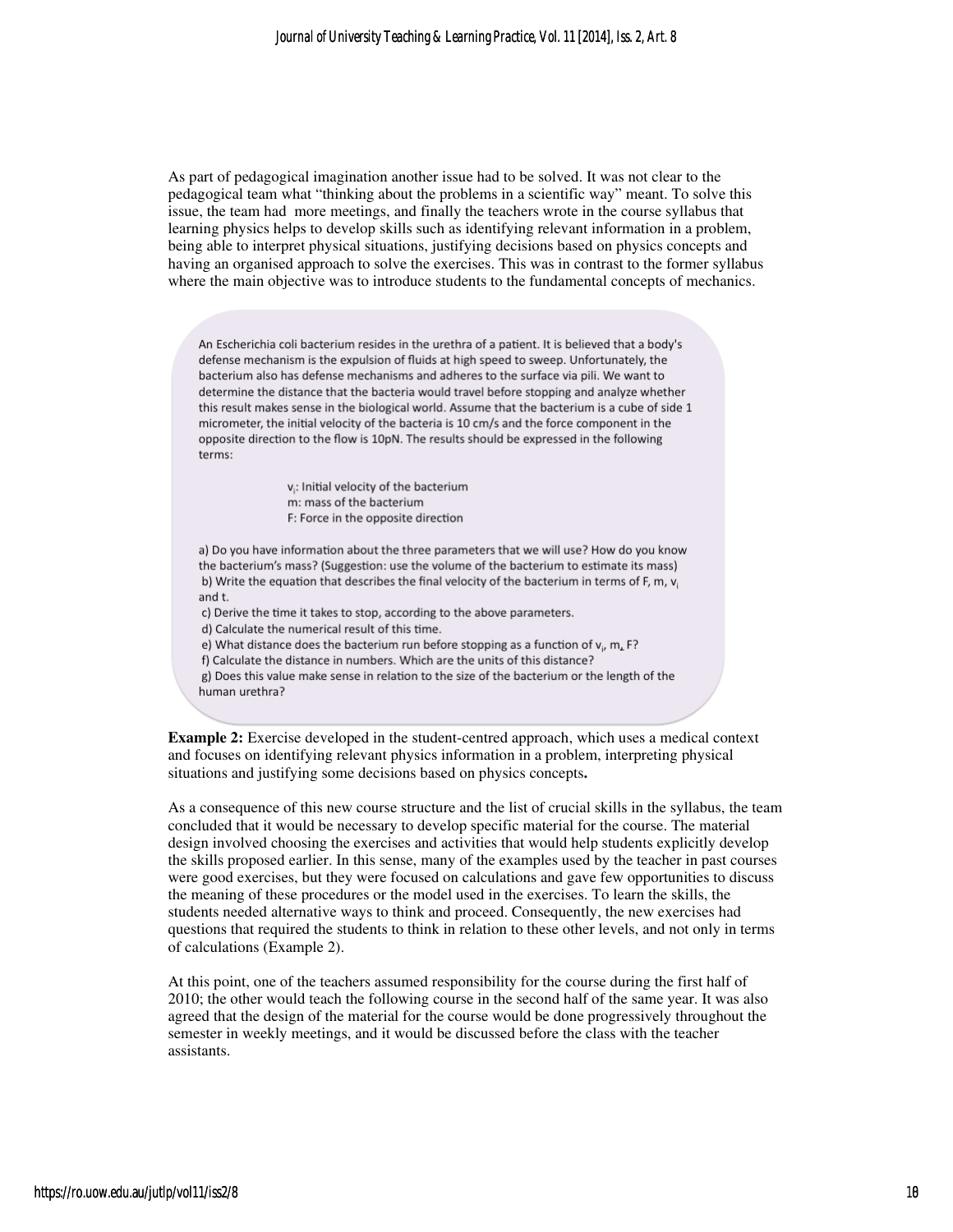Finally, to gain an idea about how students would perform in the new course, the teacher decided to use the same kind of evaluation as in the original course: individual written tests. The team members negotiated other types of assessment, but in the end these were not fully implemented.

#### **Practical Organisation, Arranged Situation and Results**

In the first weeks of January, the team had new meetings to develop the material for the first weeks of the course. Other important activities were a formal presentation of this new design to the teacher assistants and the discussion of their new role in this process: rather than answering the students' questions, their work would be to help them to identify and analyse the information, concepts and procedures in the more open-ended and explicitly skill-oriented problems – that is, the expected role of the teacher in a student-centred approach. They accepted their job without any objections, and followed the tasks provided by the teacher.

The course had 54 students: 34 women and 20 men. There were 19 biology students and 35 medicine students; 48 of the students were second, third and fourth semester of biology and medicine, and the remaining six were in the last part of their degree (they had completed more than seven semesters at the university and were all biology students). In mid-January the course started with a presentation by the teacher explaining to the students the purpose, methodology and evaluation of the course. Next, the students took an individual written test that was used as a baseline to inform the final results. At this point, none of the course's participants perceived it as being significantly different from any other.

The differences appeared in the second session: the teacher started to arrange smaller groups. He proposed to organise groups freely, with the condition that there had to be students from different programmes in each group. The students did not accept the change well, and they organised their groups with friends from their own degree. Thus, the teacher intervened to redistribute the biology students, and finally each group had a biology student. At this point, we started to see the arranged situation in action and the challenges in relation to the inclusion of the students in decisionmaking.

Next, the groups were given a problem to solve (the type of open-ended problem presented in Example 2) and they started to work on it. Many groups did not understand the problem, and they tried to find a formula in the book to solve it. One hour later, the groups had not finished their discussions. Still, the teacher tried to end this work so he could start the lecture as planned. However, the students remained focused on the problem, constantly asked about it, and did not pay much attention to the concepts of the lecture if these were not related to the problem. As a result, the problems were not solved and the teacher was not able to give his lecture in a structured way. The class ended in a disorderly fashion.

The next session started with the students working on the open problem of the previous class in their groups. In many cases the groups of students achieved good proposals, but they took longer than expected by the teacher. Next, the students had to use all the remaining session time to work on a set of similar problems in workshops. To ensure the progress of work in the class, checkpoints were established in the problems, and each group was assigned a specific teacher assistant who reviewed the problems and collected this information. The first workshop was designed with five problems about movement and its representations. In many groups, the students only solved two or three problems, and they began to show dissatisfaction with the time given to do the exercises. The teacher and the teacher assistants had difficulties with how to divide their time between groups. For the second time, the class ended in disorder. By the end of the first week, the teacher was seriously concerned about the differences between his experiences with this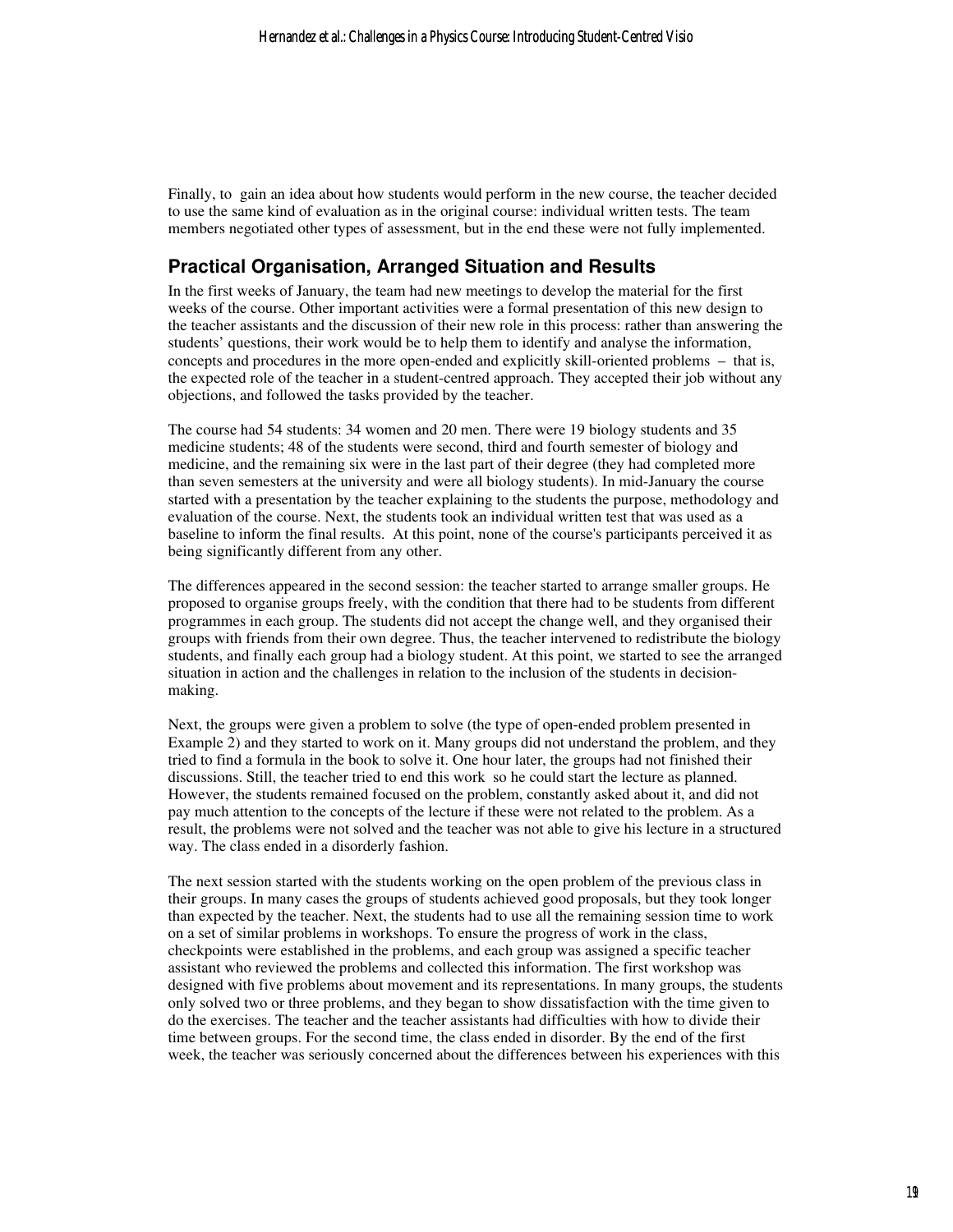new type of course and with previous courses, and he was very aware of the developing challenges related to the implementation of the new learning strategies.

The second week did not improve in class and several groups complained that the wording of the problems was unclear; they did not understand what they were being asked and did not what to do, especially in the qualitative questions that did not require numerical calculations. At this moment, a certain level of tension in the meetings for the design of materials for class was evident among the whole team. The CRE team observed that the number of exercises proposed was excessive, and that the students could not finish them in the session; they suggested giving fewer problems but with more detail. The teacher expressed for the first time a recurring theme that *"he could not cover the entire course, if he had less time for lectures and students solved fewer problems".* 

Another difficulty arose in relation to the distribution of the classroom space. In the imagined situation, the classroom has movable tables and chairs that allow groups to form and teachers to move freely around the room. In contrast, the current-situation classroom had static chairs and tables because students were always facing forward and there was no need to move. The teacher and the group in CRE tried to negotiate with the central administration of the university to provide a new classroom, but it was only possible to change it for the second session in the week. As a consequence, the first session classroom was small and static, and the second session classroom was bigger, but the tables were still static and only had movable chairs. The teacher's and teacher assistant's movement between tables and groups was difficult, meaning that some of the groups were not paid as much attention as others. Also, some students used this difficulty to distance themselves from teachers and avoid interacting with them.

At the end of the fourth week, the tension in the class reached a peak and students complained directly to the teacher: they demanded more time for explanations and clear problems. The team had an extraordinary meeting. Everyone at the meeting agreed that the students were overloaded with activities and that it was necessary to sacrifice some of the activities to keep the students from getting lost. The teacher expressed his decision to change the use of time in the course in the following way: the first session would be only a lecture, without open problems (Figure 5). The teacher argued: "*In this way, the problem with the classroom would be minimised, the students' demands satisfied and I would have enough time to explain the important concepts and give examples.*" Also, the teacher saw a need for simpler exercises, arguing that since the students had not prepared properly for the class (they had neither read the book nor done the assigned exercises), they needed some practice with the physics-only exercises before going to more conceptually challenging biological or medical problems.

At that time, our arranged situation became the second current situation, and the course ended with this time-activities distribution. After the change in the course activities, it was difficult to have a periodic meeting for the design of the material. In addition, the workshops changed: they started with physics problems to understand basic concepts and ended with calculation-oriented biological applications (the kind of exercises described in Example 1).

This resolved the problems of the first session. However, in the second session there were always difficulties. On the one hand, the number of exercises was greater than what the groups would have been able to solve if they had discussed among themselves. The teacher did not fully accept this difficulty: "*I did not understand why a problem that I can explain in detail in five minutes took 40 minutes for a group of three students with the help of a teacher assistant.*" He continued, therefore, to design workshops with (usually) two exercises and a standardised problem. Many groups decided to distribute the problems so that each person solved one or two; thus, they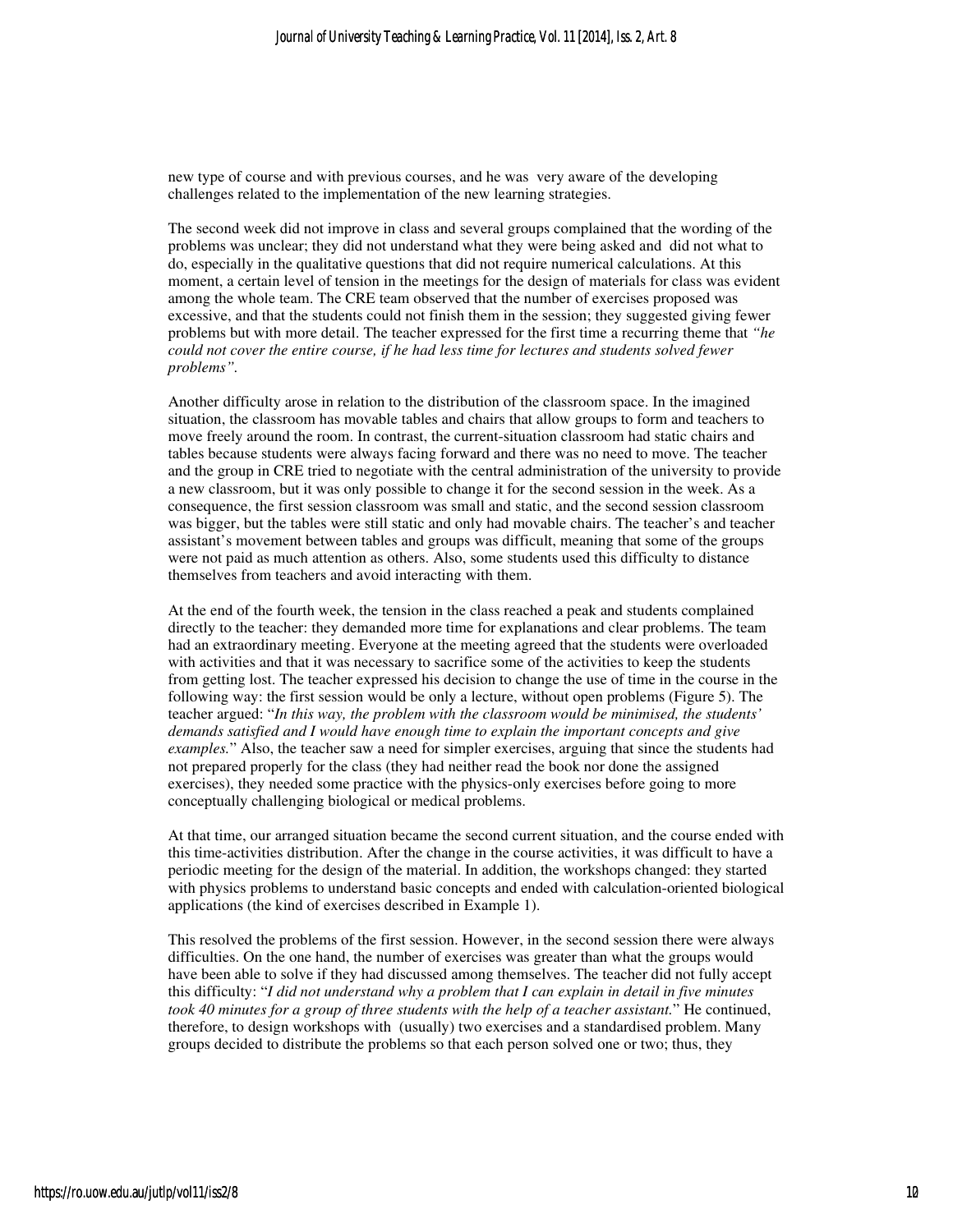completed the tasks but they stopped working in groups. During the interviews some students stated, *"It was important to get to checkpoints in the workshop, show them to the teacher assistant and get the points of the day."* 

On the other hand, the teacher was disappointed because some students were engaged in other activities, such as talking about other topics, playing with their telephones or checking their email. However, the students argued, "*We do not feel the same passion for physics as the teacher…he wants us to be a biophysicist like him, and this is impossible.*"



**Figure 5:** Final distributions of the course times and activities. This represents the second current situation.

Another important element in the problem-solving session was the teacher assistants' performance. There were three teacher assistants in this course: two students from the programme whom the teacher knew and trusted, and a new student of the physics master's programme from another university, whom he did not yet know. During the first part of the semester, they did not attend the team meetings to discuss the workshop activities; consequently, they were sure about neither their role, nor how to answer students' questions. The teacher was unhappy with this behaviour, and the three first observations showed that the effort of the three teacher assistants was similar: they reviewed checkpoints and answered students' questions directly without having a dialogue with them.

The team decided to have a meeting with the teacher assistants to reflect on their role in the course, and the type of interaction with the students that was expected from them. The subsequent observations showed an important change in their performance: on many occasions they tried to help the students answer the questions by themselves. However, in the interview, the students expressed that this interaction was very different among the different teacher assistants: they preferred the new teacher assistant who had just started working on the course because "*every time we speak to him we know what to do and how we can solve the exercise*". On the other hand, the other teacher assistants were considered *"not clear and they didn't explain much*".

In the teacher assistants' interviews it was possible to observe different attitudes towards teaching. The new teacher assistant expressed surprise that there was a course like this for biology and medicine students but, nevertheless, he had concern for them and their learning needs. In comparison, the other two teacher assistants assumed the course as a way to help the teacher, but they were less concerned about the students.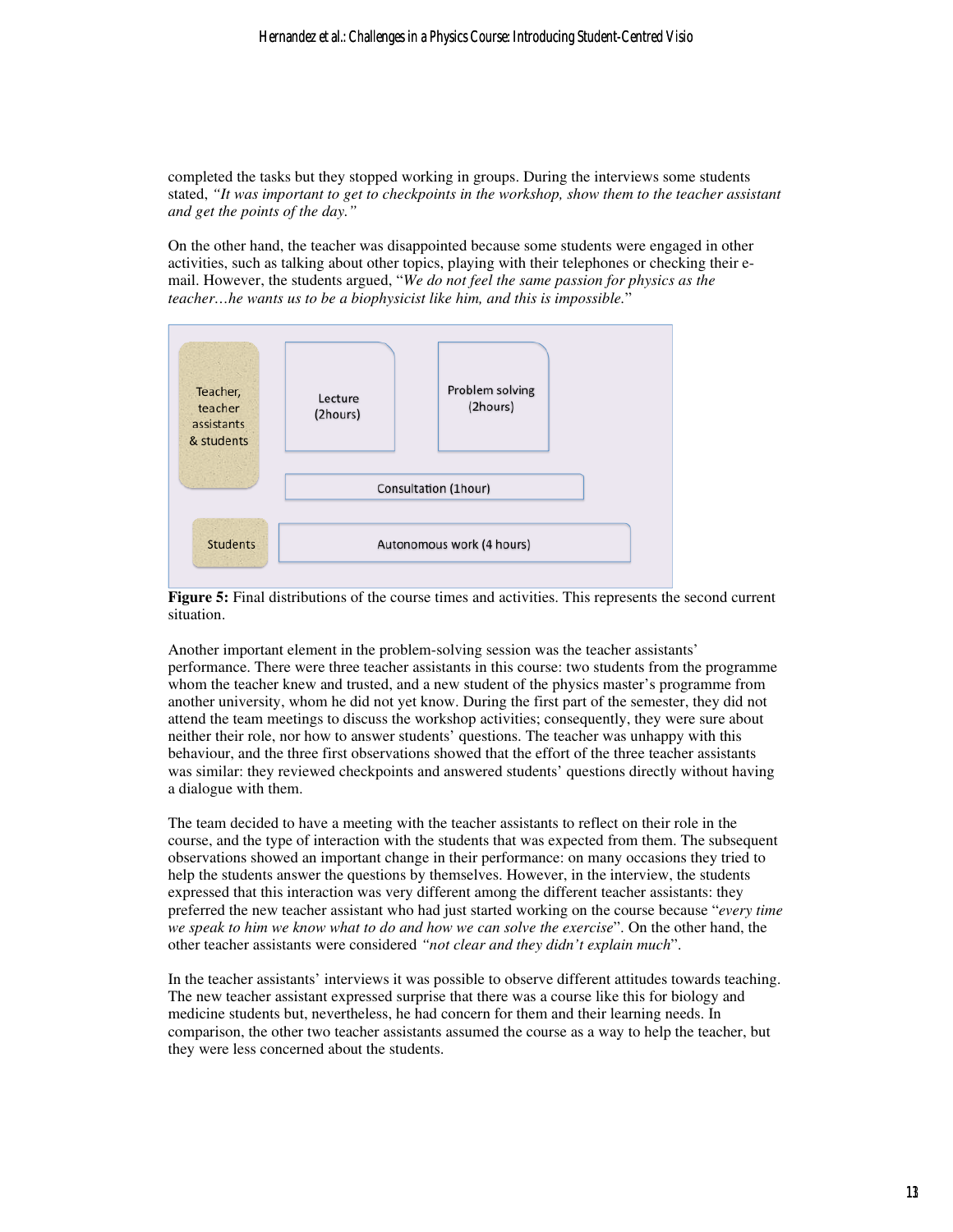The final two elements in the allocation of course time was the consultancy hour with the teacher and the independent study time. Very few students used the consultancy hour, and they only did so towards the end of the course. In the interview, one student expressed, "*I never went to the professor's office because I was afraid; moreover, it is difficult to say I do not understand right after the class...it is like accepting that I am stupid.*" In contrast, a large group of students reported that they attended additional meetings organised by the new teacher assistant, close to the dates of the assessments.

When the students were asked about the independent study time, the common response was, "*I spent much time, about eight or nine hours in two or three days, close to the assessments, but this was not enough…finally I had the same poor results*". None of the students reported using the four allocated hours of autonomous work during the week when there was no assessment coming. Many in the focus group believed that the time spent in the physics course was part of the obligations of their curriculum but not really relevant for their profession. In addition, they thought that "*using a bacterium that stops instead of a block is just a trick to try to make assessments more difficult, but really in our degree we don't use physics*".

Finally, the quantitative results in the written examination of the course (the in-class problem solving, checkpoints in group sessions and other non-written activities did not form part of this final course grading) did not show a significant difference with previous semesters. The teacher stated: *"Well, [the] grades are not the best but I learned a lot about the students and their difficulties…. I am surprised with the lack of reflection of the students about their own knowledge: they could not define what they know and what they do not know…so it is difficult to learn more."*

### **Explorative Reasoning**

This section analyses and reflects on the challenges that arose in relation to implementing the student-centred approach in the physics course for medicine and biology students. As Skovsmose and Borba (2004) state, critical research pays special attention to investigating alternatives. This implies a deep reflection on the arranged situation in relation to the imagined situation, with the purpose of identifying the next step in the process of changing this particular physics course. We begin by examining the two proposed categories separately – course structure and content approach – and discuss some relationships between them.

#### **Course structure**

As mentioned above, "course structure" is used here as an analytical category in relation to time organisation, activities, classroom characteristics and human resources implemented to carry out the course. In our case, the new structure was the product of negotiation between the CRE team and the physics teachers. At first, it involved a visible change in the course: reorganisation of time and human resources and design of new activities to increase learning opportunities for the students. Once the course began, the course-structure category was hardly discussed in the team meetings. After four weeks, there was an important change in time organisation as a product of the teacher's decision; later, we will discuss how this variation is a consequence of the understanding of the approach to the content of the course.

However, we can highlight three interesting points within this category. First, in our experience, it was difficult to find a classroom suitable for a course with a student-centred approach: in the university, most large classrooms are designed for lectures, and they do not have movable chairs or tables. One element of the imagined situation that we could in fact achieve was to work with a large group of students in activities such as group work, discussions and workshops, in addition to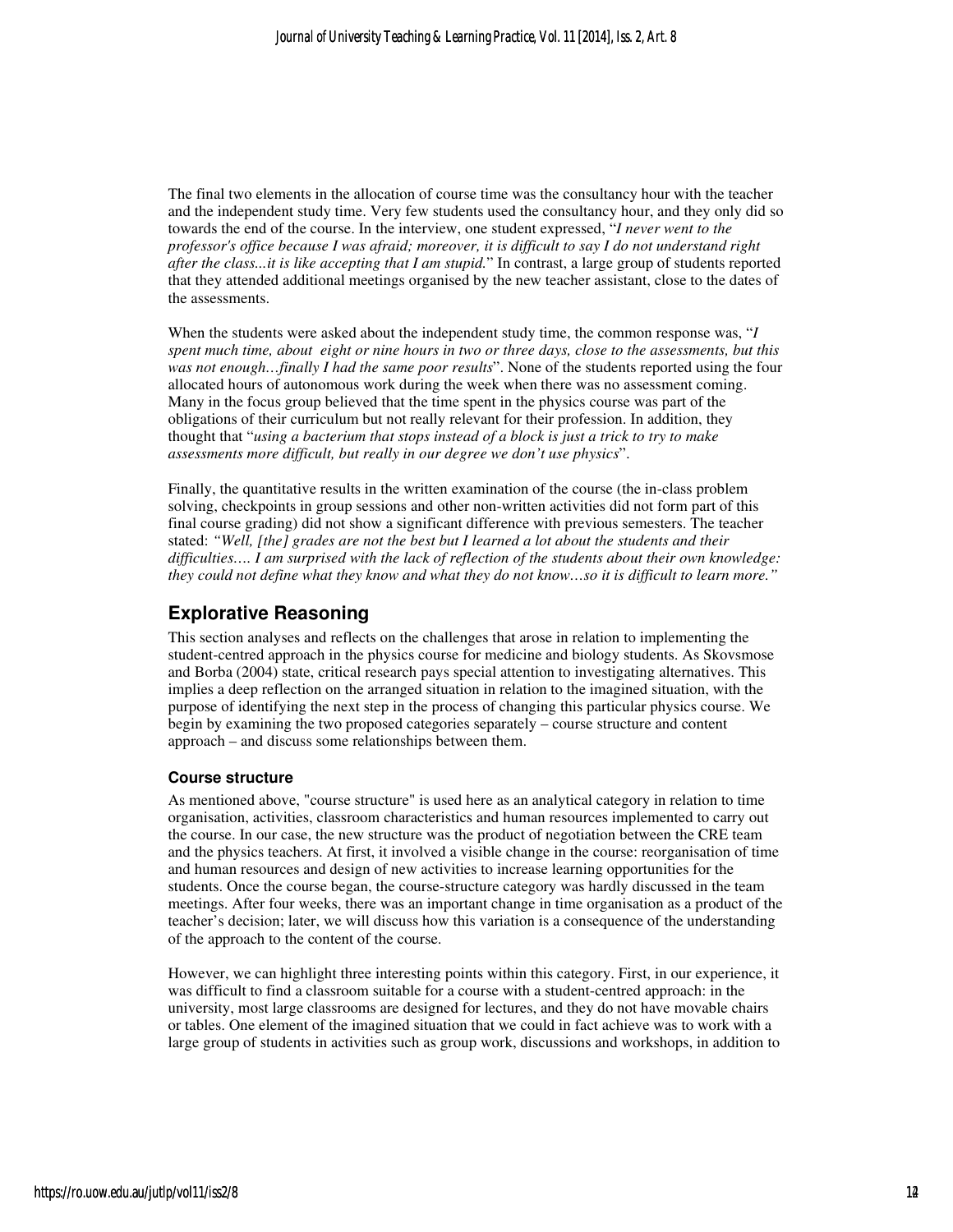the lecture. For the teacher and the teacher assistants, the classroom characteristics made it difficult for them and the students to switch to the new proposal, because the spatial distribution did not help the interaction between the teacher and teacher assistants, on the one hand, and the students' groups on the other. In this sense, we found our first challenge: to promote studentcentred teaching with big groups of students, the university needs large flexible classrooms with movable tables and chairs for different and varied types of activities.

Second, in relation to the human resources available, the fact that the teacher, teacher assistants and students could be in the same place at the same time opened a new perspective for the teacher in relation to the teaching and learning processes. An important gain was that the teacher could observe the teacher assistants' and students' performance during the workshops. In this regard, the teacher became aware of two situations: first, he could see the teacher assistants' difficulties as new actors in this student-centred approach; second, he could experience the different kinds of processes that the students went through while developing the exercises. As a result, the team could start to discuss the strengths and difficulties of the students' learning process and the complexity of the interaction with them to promote learning.

Third, in the distribution of time, we found that a weekly reduction of one hour in the time allocated for lectures was hardly noticed by the students, and it did not have an impact on their grades. However, the teacher felt constrained in the first scheme, specifically with regard to the clarity of explanations in the limited time taken to cover the content. In relation to autonomous work, we know from the interviews that the students spent much of the time close to the exams of the course and not much during the usual weeks of the course. It is clearly necessary for future courses to highlight and clarify what is expected from the students during these time gaps, and also to build a course structure that connects the lectures and workshops with the autonomous time.

#### **Content approach**

This category focuses on how course participants understand the learning of science, and the consequences of this understanding in the implementation of a student-centred approach. For this reason, we will start by describing the teachers' understanding of science learning in the course. We found two teachers' ideas on this aspect. First, during the initial meetings between CRE and the teachers, there was an important difference in the conception of learning as regards to the *authentic practices* (one of the CRE's central ideas about learning). The teachers agreed that solving the standardised problems in the textbook is not part of their activities as physicists, but they argued that learning physics starts by developing a strong structure involving concepts and theories. In their view, the lecture and problem-solving provide that analytical base. Second, the teachers believed that the course was the only opportunity for the students to learn physics; they felt it was their responsibility to show them a relevant range of topics of this discipline. In this respect, it was important to cover most of the content normally covered in the physics courses for engineers. These two ideas are consistent with the rationale of the teacher-centred approach in the original course, as described above, and we will call it the institutional arrangement as it originates in the culture, traditions and learning environments of the physics department of this Colombian university.

The teacher shared and expressed the institutional arrangement throughout his performance, but during the process he did not always refer to it as the reason for his actions in relation to the course. For example, according to the teacher's perception, the change in the time structure and activities that he performed in the course in the fifth week was a consequence of the difficulties with the classroom characteristics, the difficulty of covering the material in only one hour per week and the students' overload of activities, as well as their demands for more traditional lecture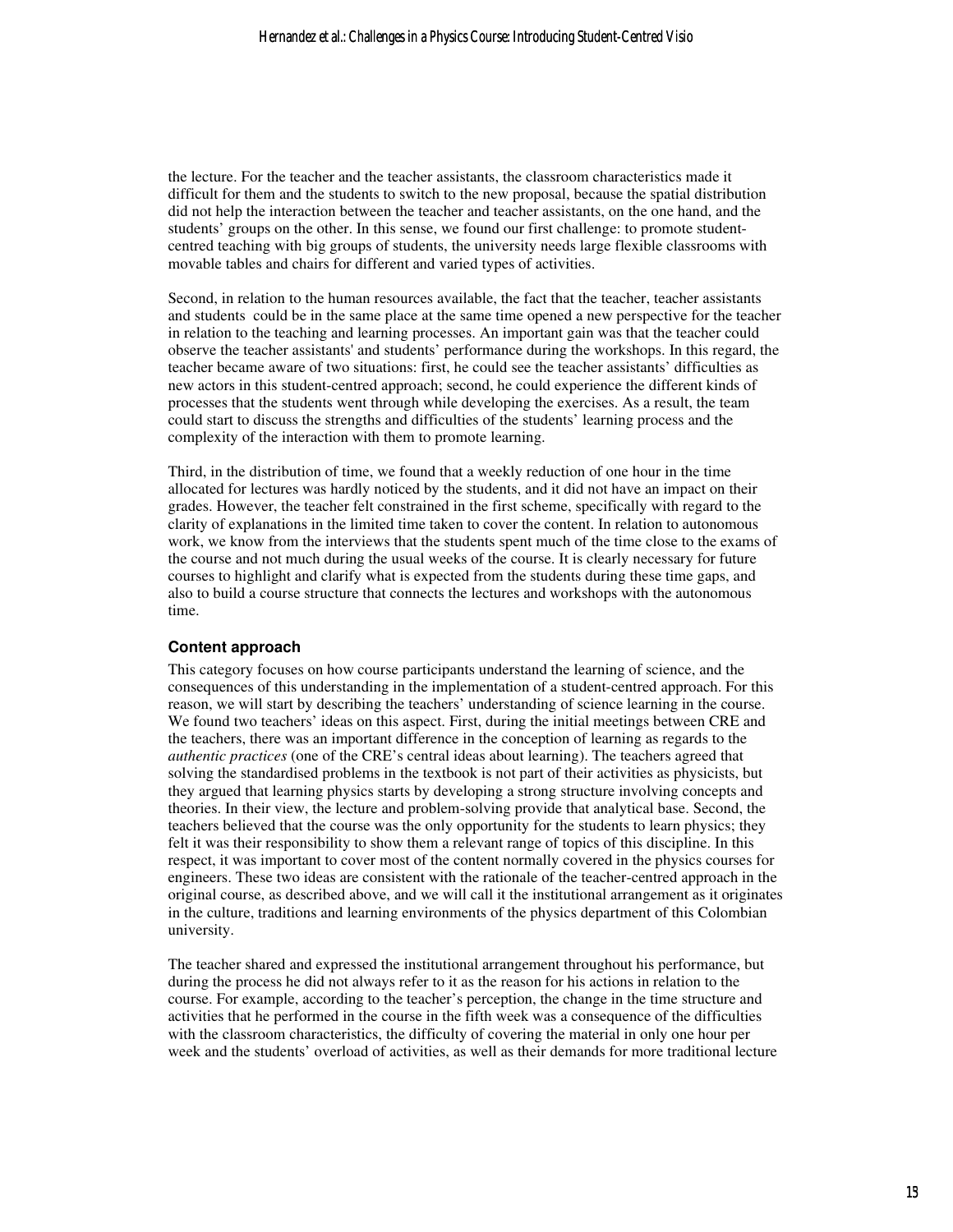time. Another example relates to the new kind of exercises introducing skills such as identifying relevant physics information in a problem, or justifying decisions based on physics concepts; these were new for the students, and they needed time to think and internalise them. For the teacher, this time was too long, and he felt that increasing the lecture time could reduce it. At the end of the course, however, the teacher stated that he had learnt much about the students and their difficulties in learning physics.

The institutional arrangement implies that the content approach in the course is focused on the discipline area, and this has traditionally not included many considerations of the learning needs of those who are learning. In the imagined situation the teacher was closer to the students, but in the arranged situation they did not feel confident enough to express their difficulties to the teacher. This was evident in two respects: first, the classroom observations revealed that some groups systematically avoided interaction with the teacher or the teacher assistants. Second, during the interviews, the students gave a number of reasons for not using the consultation hours. The serious consequence was that the students did not feel involved in the course, and strongly believed that the physics course was not relevant for their degrees, as shown above, particularly in the focusgroup interview.

In conclusion, the most important difficulty in developing and implementing the student-centred approach of the imagined situation was the institutional arrangement concerning the proper approach to the learning of physics. Many of the activities and open problems proposed in the first part of the course were not developed fully because the teacher felt constrained with regard to the number of topics and activities it was possible to cover.

#### **Final Reflections**

By using the critical-research method and the close connection between ideas proposed by teachers as well as researchers in the development process, we have experienced several challenges in the implementation of a student-centred course. In relation to the structure of the course, a number of conditions must be met to have a successful implementation within the physical space available, in the broadest sense. However, as tedious as this may sound, it is absolutely vital that these spatial considerations be taken into account in the planning of new initiatives. The backing of the project from the organisational leadership proved to be essential in this study. If these conditions are not met, many unnecessary problems can arise, especially during a process of renewal where all uncertainties and tensions are highlighted more than usual.

The significant and enduring challenge, however, is related to the dominant conception of knowledge and learning in a given department or university culture. In most projects under development this conception will, to some extent, be present through the teacher's and students' expectations about what a "proper" course looks like. In our study, the teacher, teacher assistants and especially the students struggled in different ways with the new structure and content of the course and, thereby, became engaged in the hard work of change towards a student-centred approach to teaching and learning. The need to develop a more complete study in relation to students' perception of the new course and their resistance to change is evident.

In retrospect, it is clear that the process of discussing different conceptions of learning and knowledge, as well as their connection to the imagined situation and arranged situation, should have been further examined. There was sincere dialogue and the will to succeed among the participants in the development team, but much of the time was used, for example, on the construction of new types of assignments, adapting tools to assess how students worked in groups and trying to make sense of the data acquired during the course. In practice, the ongoing debate in the development team and among teachers, teacher assistants and students on issues such as the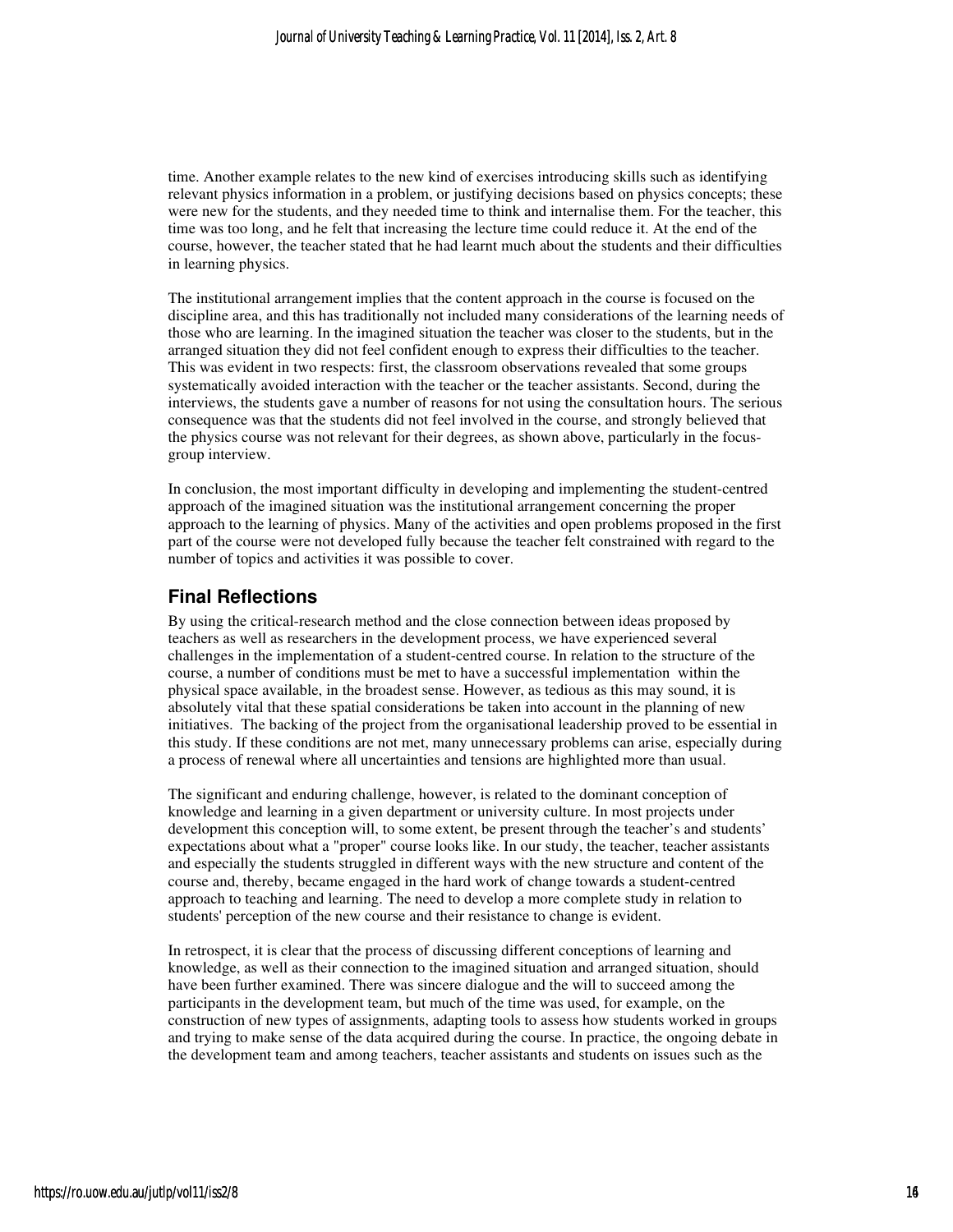rationale behind a student-centred approach, the way students are expected to interact with each other and their teachers and the teacher's role in different educational setups appeared to be extremely important. To obtain a successful process of change, this debate must take primacy over many of the other issues that were in fact discussed in detail during this particular change process. Without this deeper understanding of the fundamental ideas behind the process of change among all the participants of the course, the implementation process will be very vulnerable.

#### **References**

- Biggs, J & Tang, C 2007. *Teaching for quality learning at University* (3rd ed.), McGrawHill, New York.
- Carrera, B & Mazzarella, C 2001. Vygotsky: enfoque sociocultural. *Educere*, vol. 5, no. 13, pp. 41-44.
- Ceberio, M, Guisasola, J & Almudí, JM 2008. ¿Cúales son las innovaciones didácticas que propone la investigación en resolución de problemas de física y qué resultados alcanzan? (What are the teaching innovations proposed by research to solve problems in physics and what results have been achieved?). *Enseñanza de las ciencias*, vol. 26, no. 3, pp. 419-430.
- Díaz-Barriga, F 2003. Cognición situada y estrategias para el aprendizaje significativo (Situated Cognition and Strategies for Meaningful Learning). *Revista Electrónica de Investigación Educativa*, vol. 5, no. 2.
- Laurillard, D 2002. *Rethinking university teaching, a conversational framework for the effective use of learning technologies* (2nd ed.), Routledge Falmer, London.
- Lindblom-Ylänne, S, Trigwell, K, Nevgi, A & Ashwin, P 2006. How approaches to teaching are affected by discipline and teaching context. *Studies in Higher Education*, vol. 31, no. 3, pp. 285-298.
- Lueddeke, GR 2003. Professionalising teaching practice in higher education: A study of disciplinary variation and "teaching-scholarship." *Studies in Higher Education*, vol. 28, no. 2, pp. 213-228.
- Radford, L 2008. The ethics of being and knowing: towards a cultural theory of learning. In Radford, L, chubring, G & Seeger, F (eds.), *Semiotics in Mathematics Education: Epistemology, History, Classroom, and Culture* (pp. 215-234). Sense Publishers, Rotterdam.
- Roth, W-M 1995. *Authentic School Science, Knowing and Learning in Open-Inquiry Science Laboratories*. (Tobin, K, ed.) *Science and Technology Education Library* (vol. 1, p. 296).Kluwer Academic Publishers, Dordrecht, The Netherlands.
- Roth, W-M & Roychoudhury, A 1993. The development of science process skills in authentic contexts. *Journal of Research in Science Teaching*, vol. 30, no. 2, pp. 127-152.